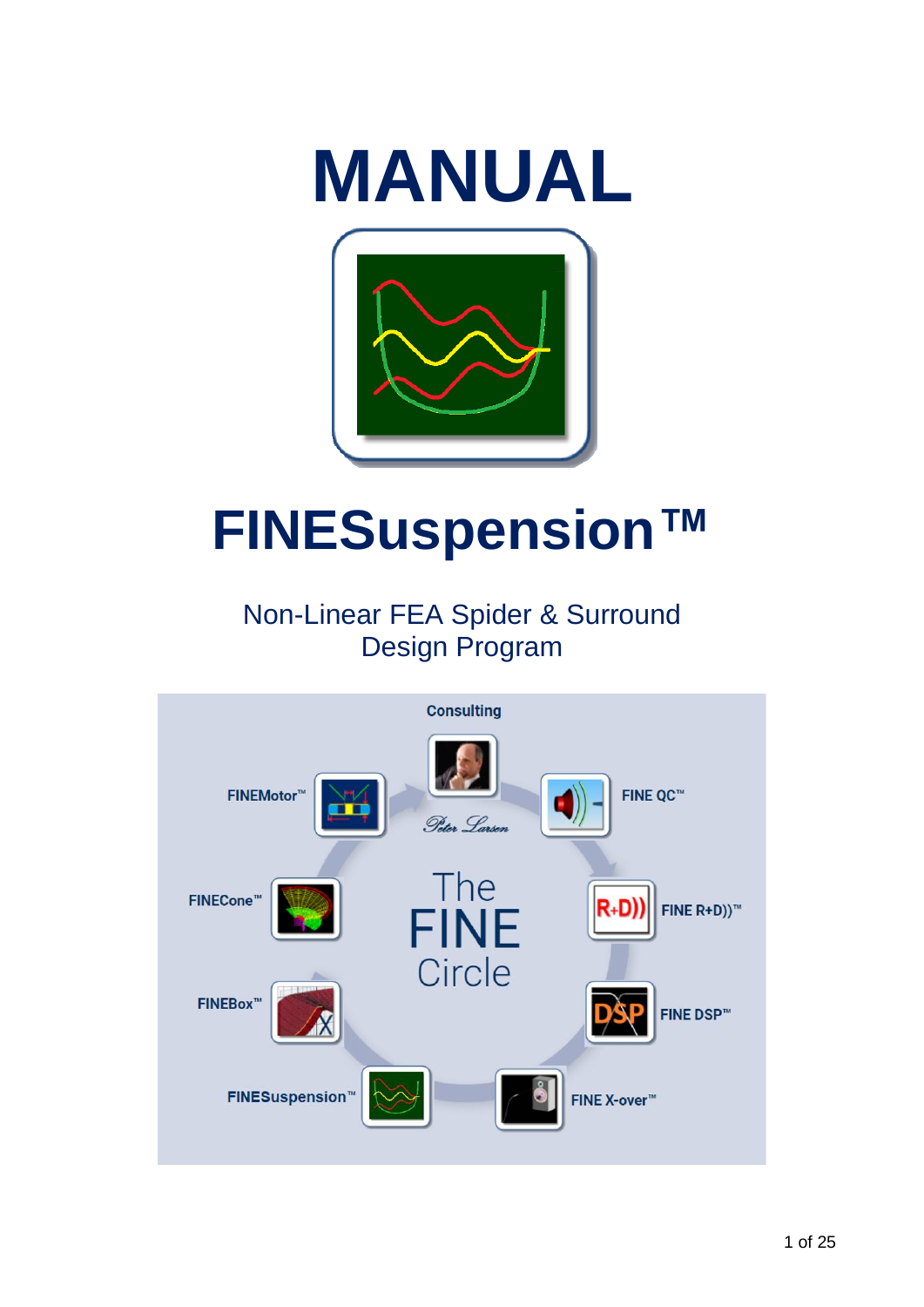# **Contents**

| 3.3   |                              |  |
|-------|------------------------------|--|
| 3.4   |                              |  |
| 3.5   |                              |  |
| 3.2.4 |                              |  |
| 3.6   |                              |  |
| 3.7   |                              |  |
| 3.8   |                              |  |
| 3.9   |                              |  |
| 3.10  |                              |  |
| 3.11  |                              |  |
| 3.12  |                              |  |
|       | 1.<br>2.<br>3.<br>3.1<br>3.2 |  |

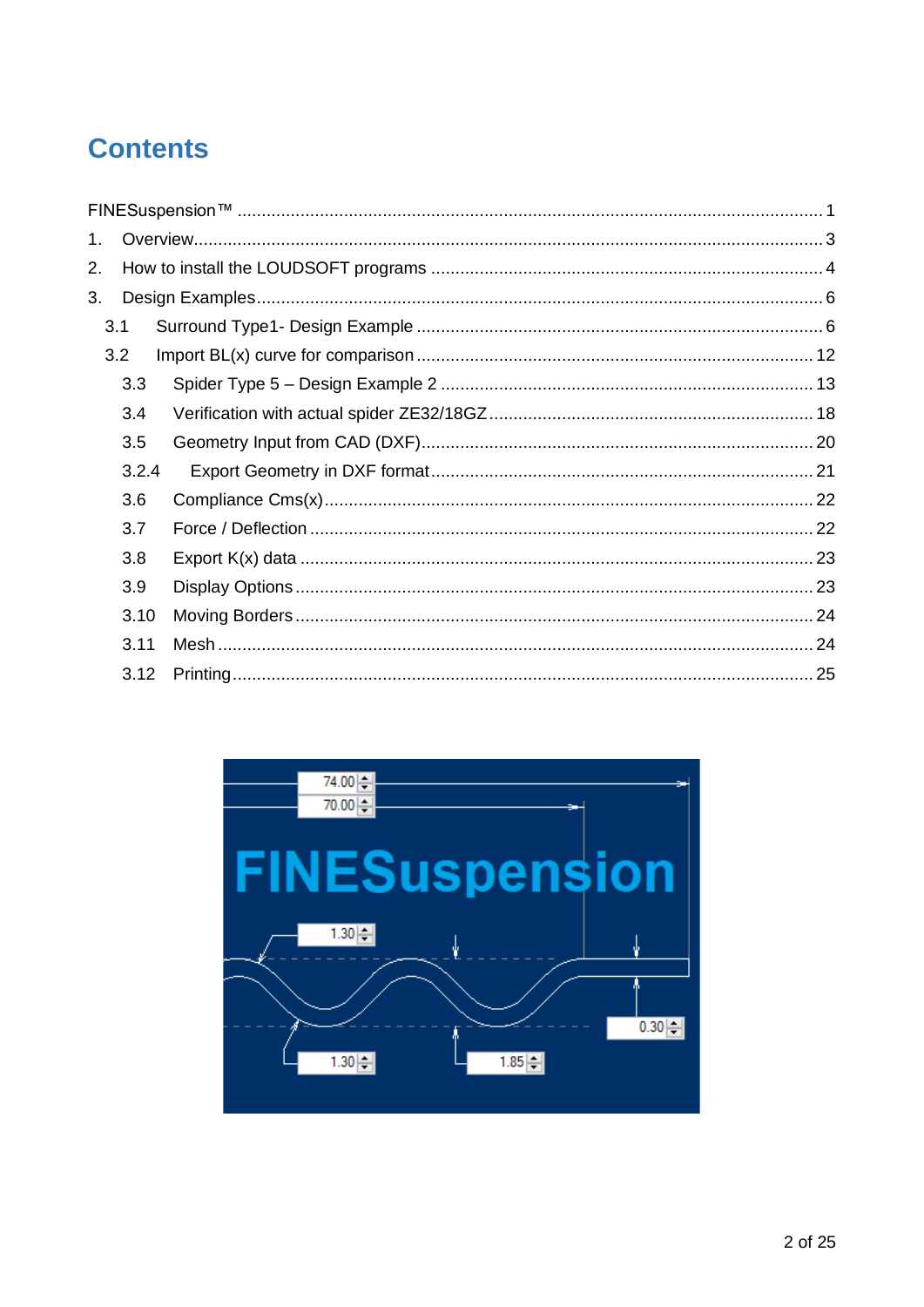# <span id="page-2-0"></span>**1. Overview**



FINESuspension is Non-Linear Finite Element software which is ideal for designing the spider and surround for most loudspeaker drivers.

Starting from a template, the user only needs to input dimensions and select a material from a database to get started.

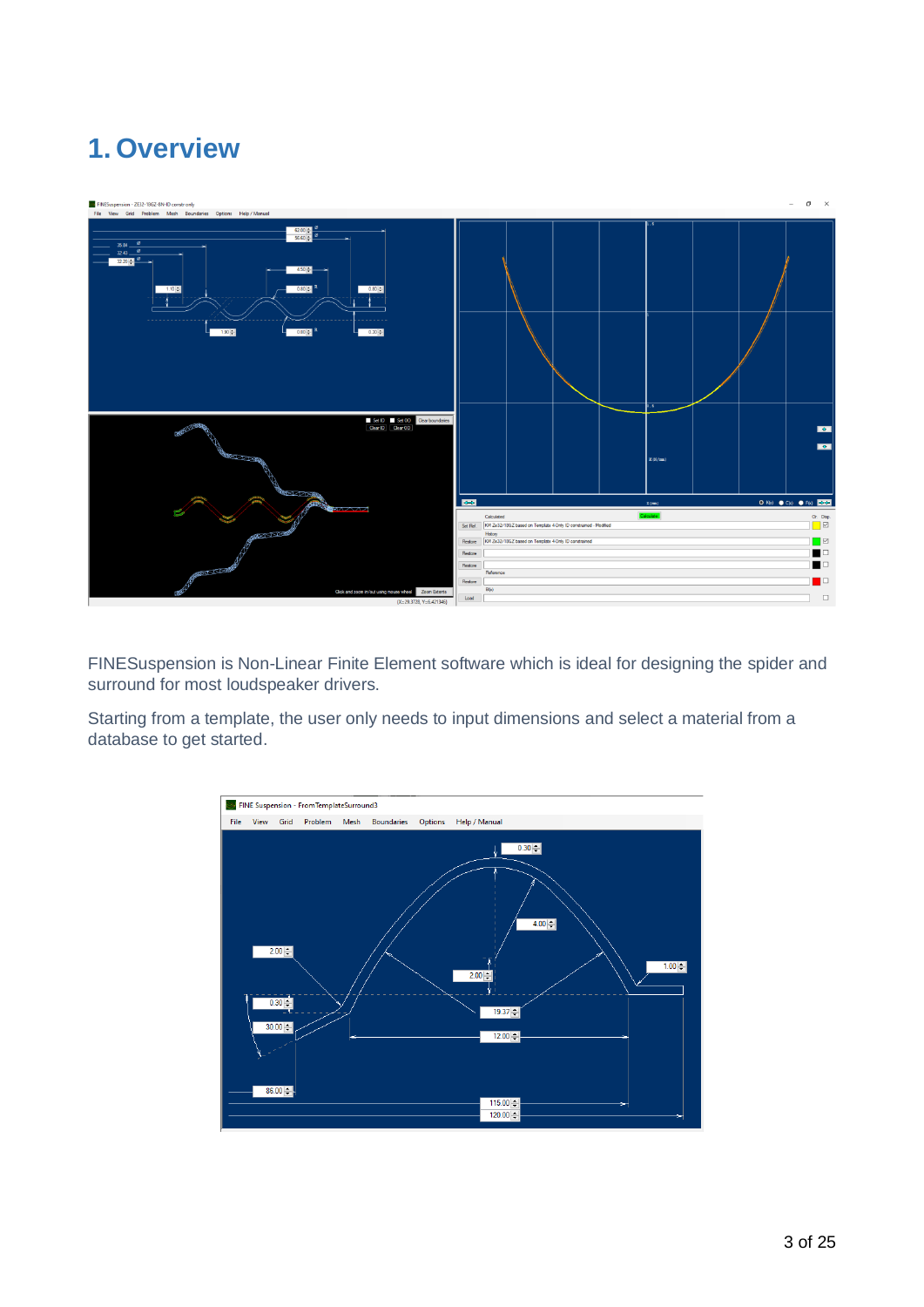# <span id="page-3-0"></span>2. How to install the LOUDSOFT programs

#### **The computer must be connected to internet during installation.**

• When you click on the license link, you must download the program. Click on "Download" at the top right corner of your screen. Make sure to save all the files from this link. Preferable on a memory stick, you might need it later, if your computer crashes. We change the links from time to time for security. If you don´t have the files, you will have to pay for an upgrade in order to get a new one.



• Now find the downloaded file at the left bottom of your screen. Click on it and you will see the picture below. Click on "Setup" and follow the instructions to install the program.

| $\mathbf{C}$<br>マーワー                                                             | Compressed Folder Tools      | C:\Users\dl\Downloads\FINEMotor 2019.zip |                 | ×<br>□        |
|----------------------------------------------------------------------------------|------------------------------|------------------------------------------|-----------------|---------------|
| File<br>Share<br>Home<br>View                                                    | Extract                      |                                          |                 | $\vee$ (?)    |
| > This PC > Downloads > FINEMotor 2019 ><br>$\leftarrow$ $\rightarrow$<br>$\sim$ | V Ü<br>Search FINEMotor 2019 | مر                                       |                 |               |
| $\hat{\phantom{1}}$<br>Name                                                      | $\scriptstyle\wedge$         | <b>Type</b>                              | Compressed size | Password p    |
| <b>Documents</b>                                                                 |                              | File folder                              |                 |               |
| ै Autorun                                                                        |                              | Setup Information                        | 1 KB No         |               |
| $\blacksquare$ setup                                                             |                              | Application                              | 75,964 KB No    |               |
|                                                                                  |                              |                                          |                 |               |
|                                                                                  |                              |                                          |                 |               |
| $\vee$ $\vee$                                                                    |                              |                                          |                 | $\mathcal{P}$ |
|                                                                                  |                              |                                          |                 | 胆<br>E        |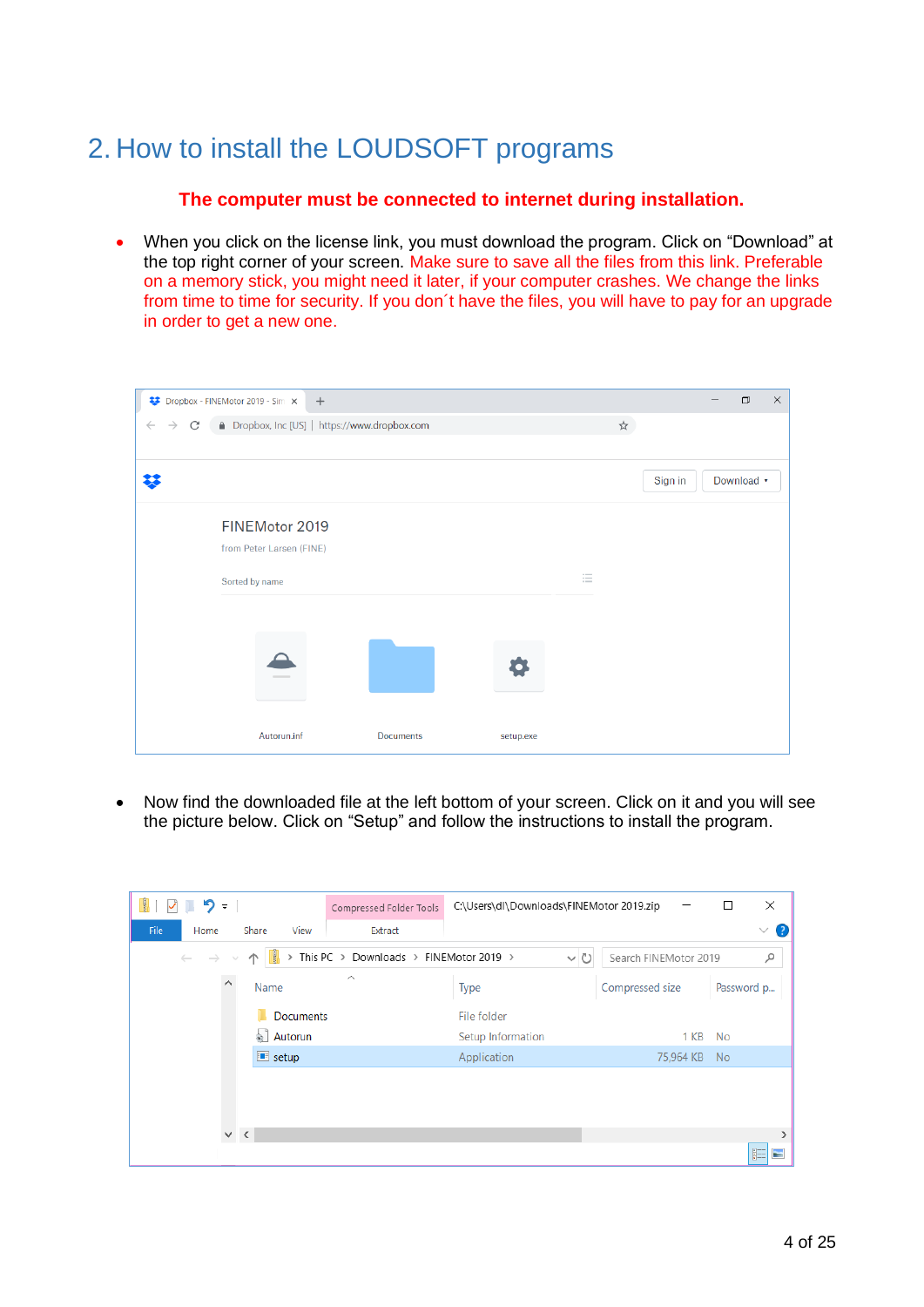• Click OK on the first dialog



• Click YES on the second dialog



• Fill in your license ID and password in next dialog. Your License ID is XXXXXXXX, and your password is PPPPPPPP

|            | Unlock via Internet                                              |       |
|------------|------------------------------------------------------------------|-------|
|            | Enter your order information provided on your electronic receipt |       |
| License ID |                                                                  | Proxy |
| Password   |                                                                  |       |
|            |                                                                  |       |

• Click OK. It is all done!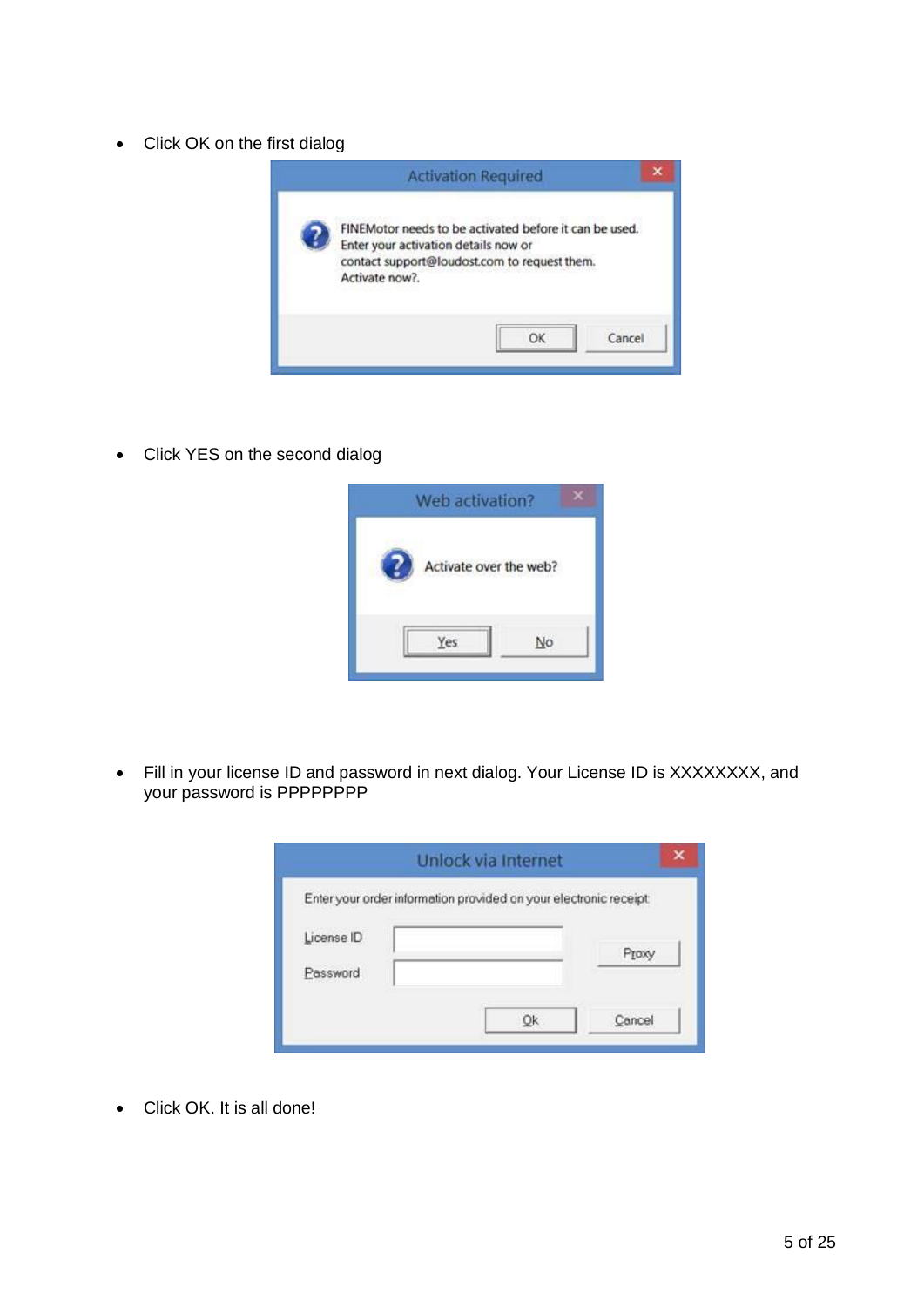# <span id="page-5-1"></span><span id="page-5-0"></span>3. Design Examples 3.1 Surround Type1- Design Example

In this example we want to design a half-roll surround in rubber. From File we choose Type 1 template: Half Roll surround.

|      | FINESuspension - Example 1 |         |      |   |                   |           |   |                      |             |
|------|----------------------------|---------|------|---|-------------------|-----------|---|----------------------|-------------|
| File | Grid<br>View               | Problem | Mesh |   | <b>Boundaries</b> | Options   |   | Help / Manual        |             |
|      | Open                       |         |      |   |                   |           |   |                      |             |
|      | New From Template          |         |      | ь |                   | Surrounds | ٠ | Type 1 - Half Roll   |             |
|      | New From DXF               |         |      |   | <b>Spiders</b>    |           | r | Type 2 - Uneven      |             |
|      | Save                       |         |      |   |                   |           |   | Type 3 - Double Roll |             |
|      | Export K(x) data           |         |      |   |                   |           |   |                      |             |
|      | <b>Export to DXF</b>       |         |      |   |                   |           |   |                      |             |
|      | Print                      |         |      |   |                   |           |   |                      |             |
|      | <b>Print Preview</b>       |         |      |   |                   |           |   |                      | 5.00        |
|      | Exit                       |         |      |   |                   |           |   |                      | $\mathbb R$ |

The Type 1 template is shown below. However, for our application we need to change three dimensions from the given (default) dimensions:

Our frame has an inner surround edge ID=110mm, so we need to change 100 to 110, and the OD to 115mm. Since the surround inside diameter is 10, the cone OD will be 110 –(2x10) =90mm. Likewise the ID may be 85mm ensuring a short flange.

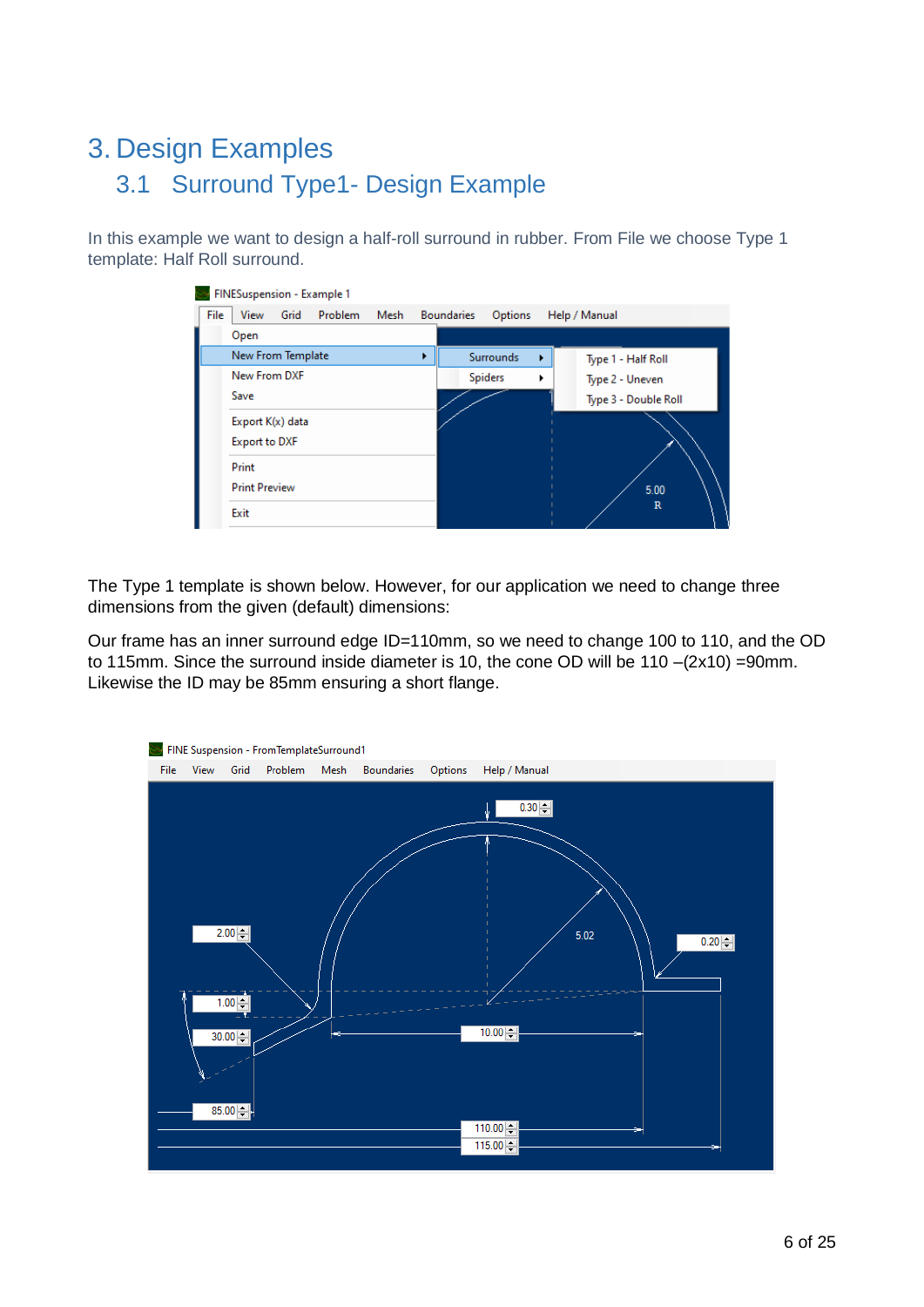After accepting these dimensions, we only need to choose the material. Having chosen KM rubber 2007 S60 (Shore 60), we need to specify the Peak Force (N). This is defined as F= BL\*i (i= current (Amps)). Assuming a max current of 1.2A, then F=5\*1.2=6 N.

| Problem Setup         | ×                      |
|-----------------------|------------------------|
| <b>Units</b>          | Millimeter             |
| Tolerance             | 0.0001                 |
| Maximum Strain (%)    | 1                      |
| Solver                | $\vee$ use fast solver |
| <b>Material</b>       | KM Rubber 2007 S 60    |
| Young's Modulus (MPa) | 13.0000                |
| Poisson's Ratio       | 0.4800                 |
| Peak Force (N)        | 6                      |
| Оk                    | Cancel                 |

The geometry is Auto meshed and shown in the lower left window.



Before we can calculate we must specify which part will be glued to the frame, and which part will be glued to the cone. First click (V) in [Set ID] and point to the inner flange, which should be glued to the cone, and it will be highlighted in green.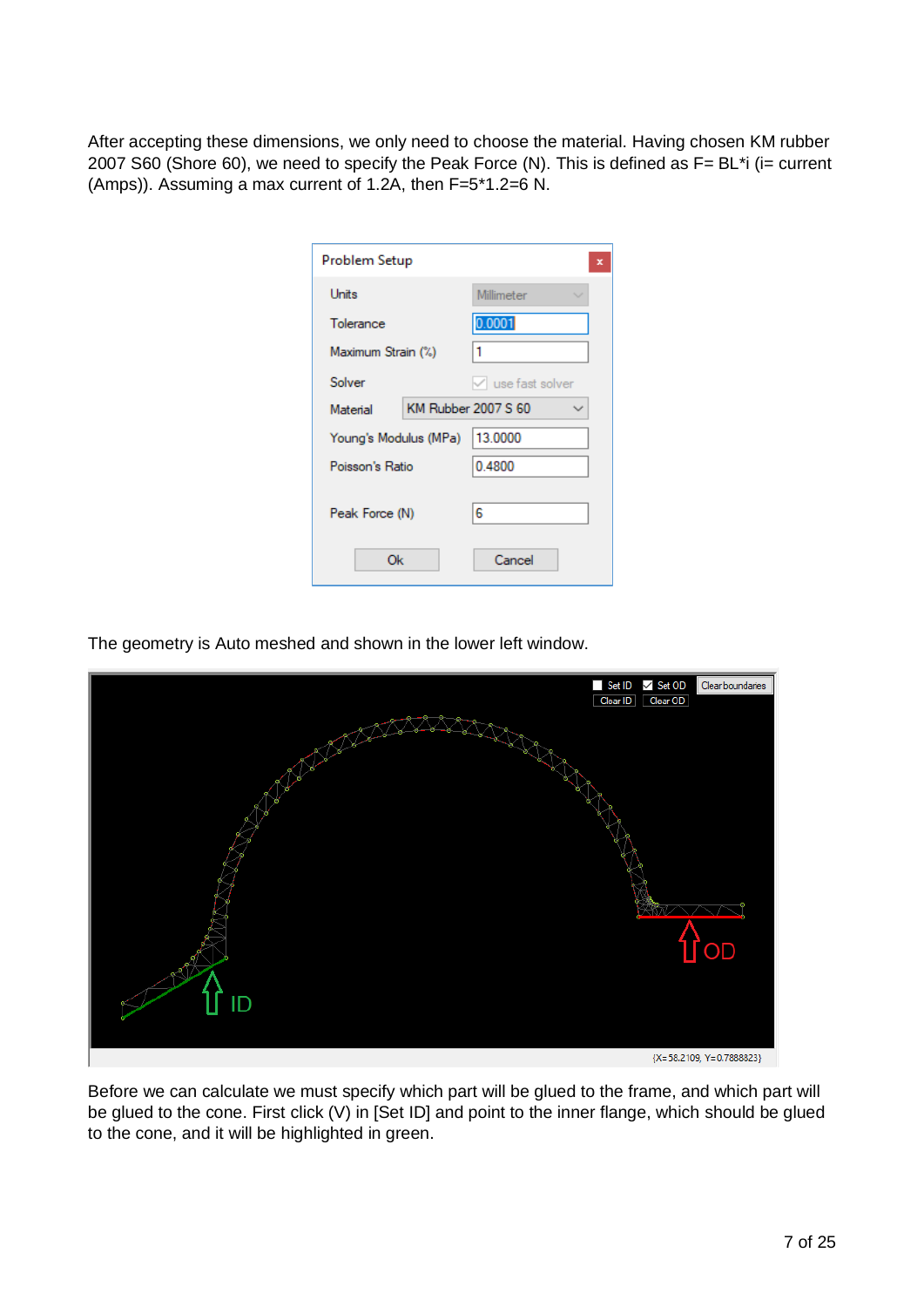Then click (V) in [Set OD] and point to the underside of the outer flange, which will be glued to the frame, now highlighted in red. (if you fail to point correctly, just press Clear ID or OD)

Now we are ready to calculate by pressing the green Calculate button (lower right).



The deformed surround is displayed in steps up and down.

The calculated stiffness versus displacement  $K(x)$  curve is now shown in the upper right window (shown on next page). When the surround is stretched out the stiffness increases, which is displayed as higher  $K(X)$  at maximum excursion up  $(+)$  and down  $(-)$ . This curve shape is preferable as the increased stiffness help controlling the loudspeaker cone at extreme excursions up and down.

Ideally the U-shaped Kms curve should be symmetrical along the Y-axis. A non-symmetrical Kms curve will produce a DC offset (X) of the VC position, which would cause intermodulation distortion.

Therefore, the mirrored Kms curve is shown as the dashed curve, making it easy to spot any nonsymmetries.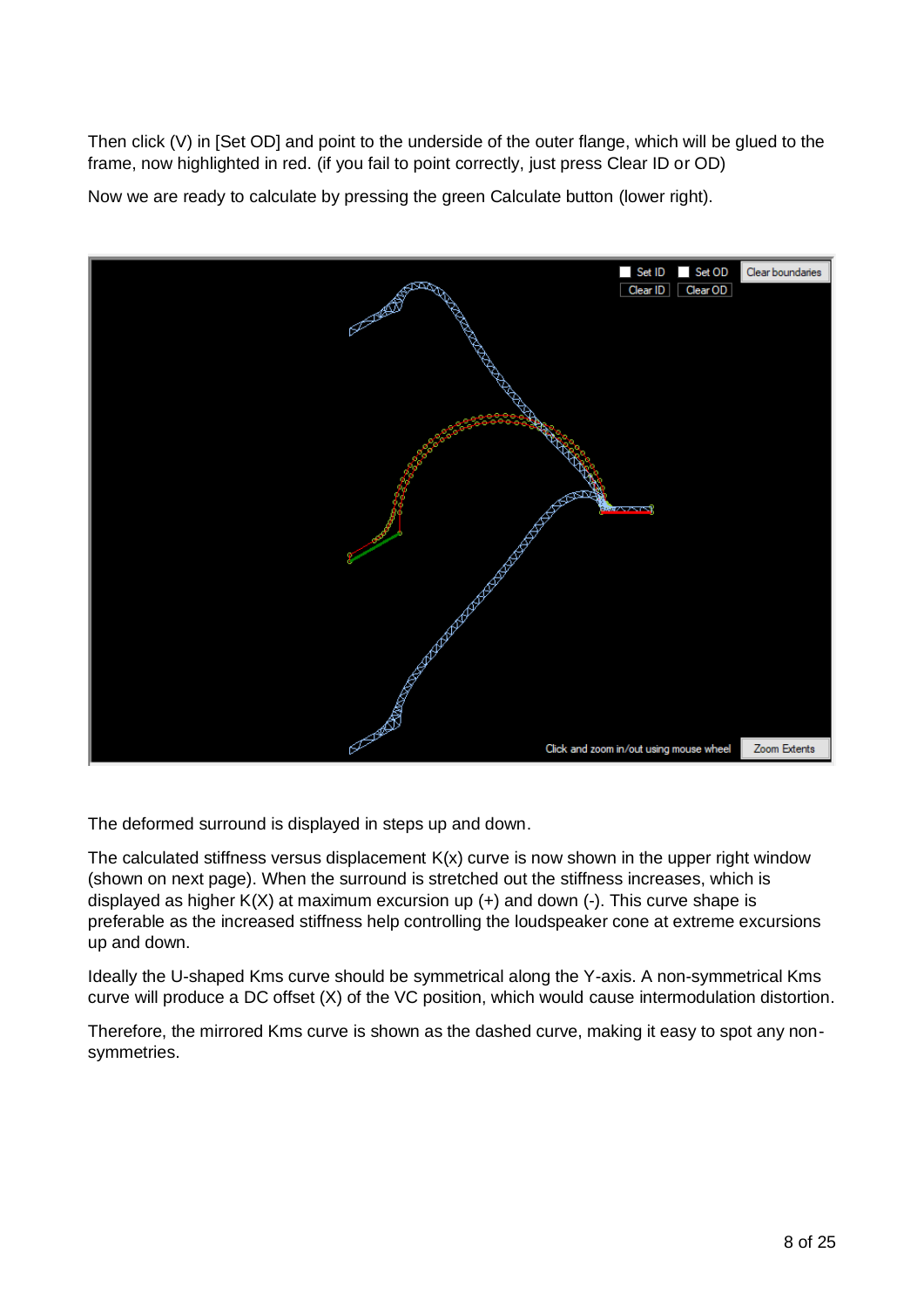

The green part of the curve indicates where the compliance (Cms or  $C(x)$ ) is still 75% of the max. See page 11. This is specified in IEC 62458, and ensures that the distortion, including intermodulation IMD is below 10%, which is considered good.

In this case the two curves do not overlap, indicating non-symmetry and a high DC offset. Fortunately, we can remedy this in an uncomplicated way by editing the geometry dimensions. After decreasing the 1mm overhang in a couple of steps, we find that 0.2mm is good.

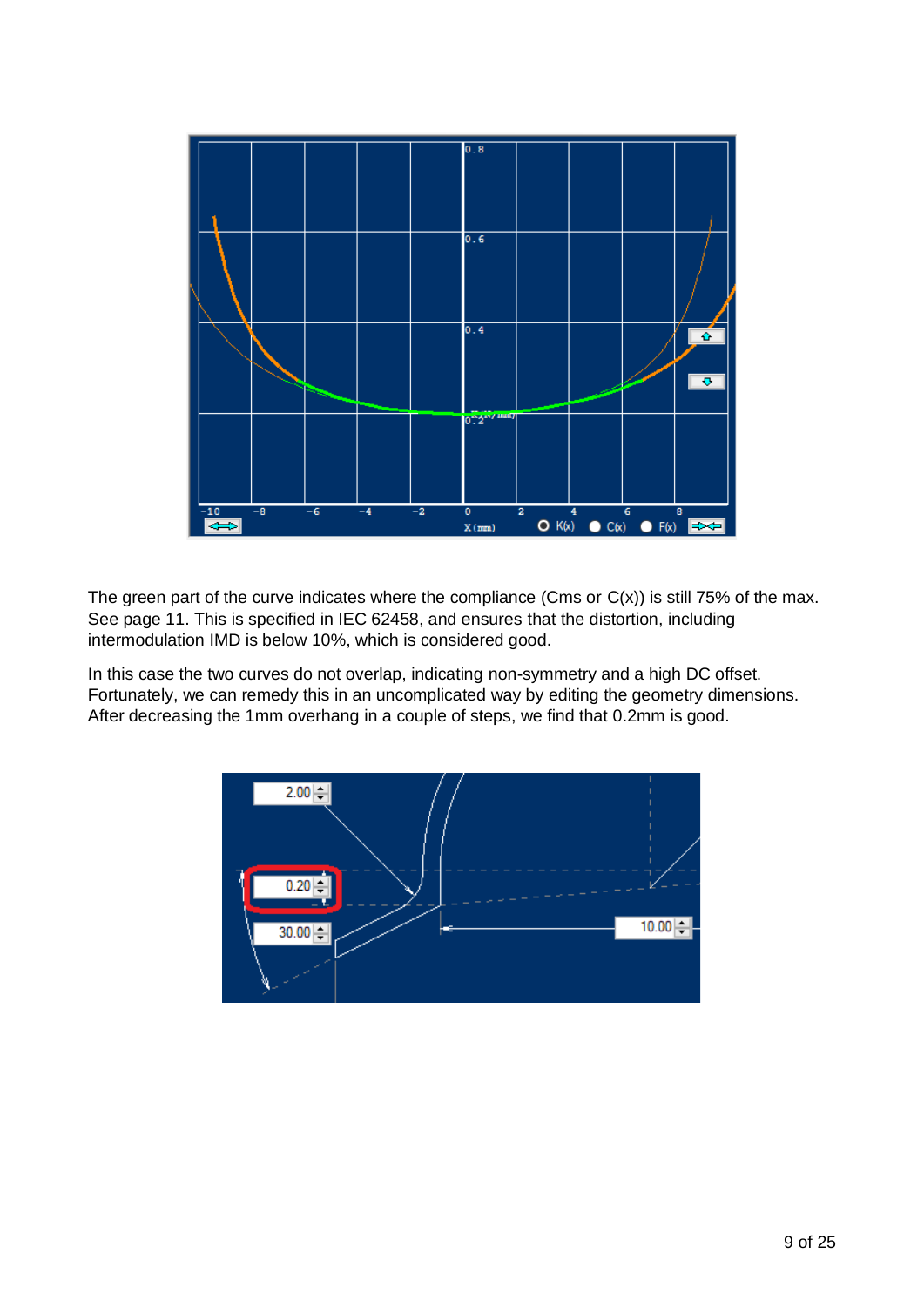Inspecting the surround flange from the picture on page 8, we notice that the inner flange is slightly distorted at the maximum positions. Assuming the cone is much stiffer than the surround, we may additionally constrain the upper side of the surround flange as shown in the small picture below. This was done by clicking and zooming up using the mouse wheel.





The resulting K(x) curve is fully symmetrical as the two (blue) curves overlap completely: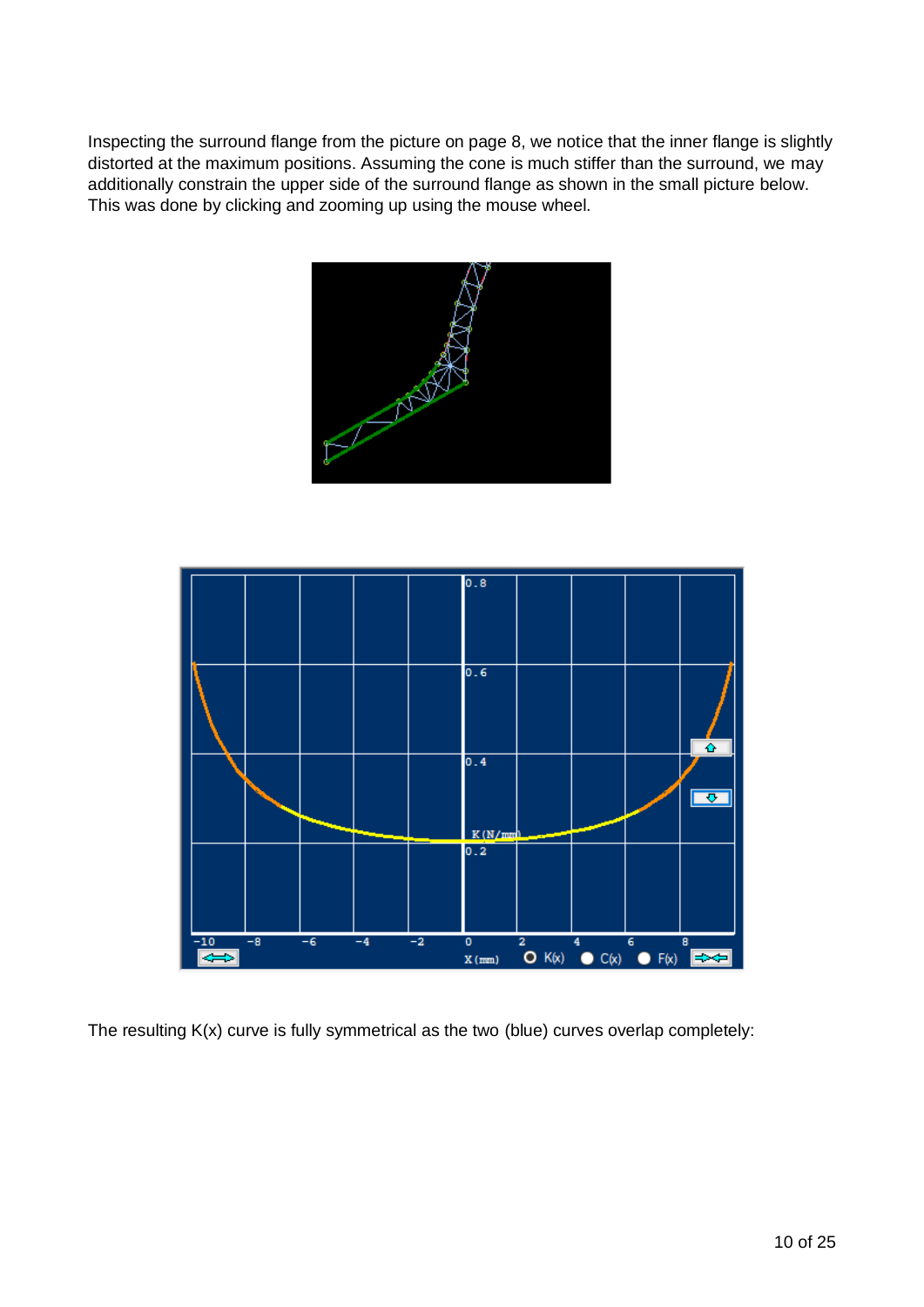Instead, we can select  $C(x)$  and get the compliance  $Cms(x)$  shown.



The green part of the curve indicates the compliance is still 75% of the max. This is specified in IEC 62458, and ensures that the distortion, including intermodulation IMD is below 10%, which is considered good.

The compliance for x=0 is also given as 4.88 (mm/N). This can be used in other software calculations, for example using FINECone and FINEMotor.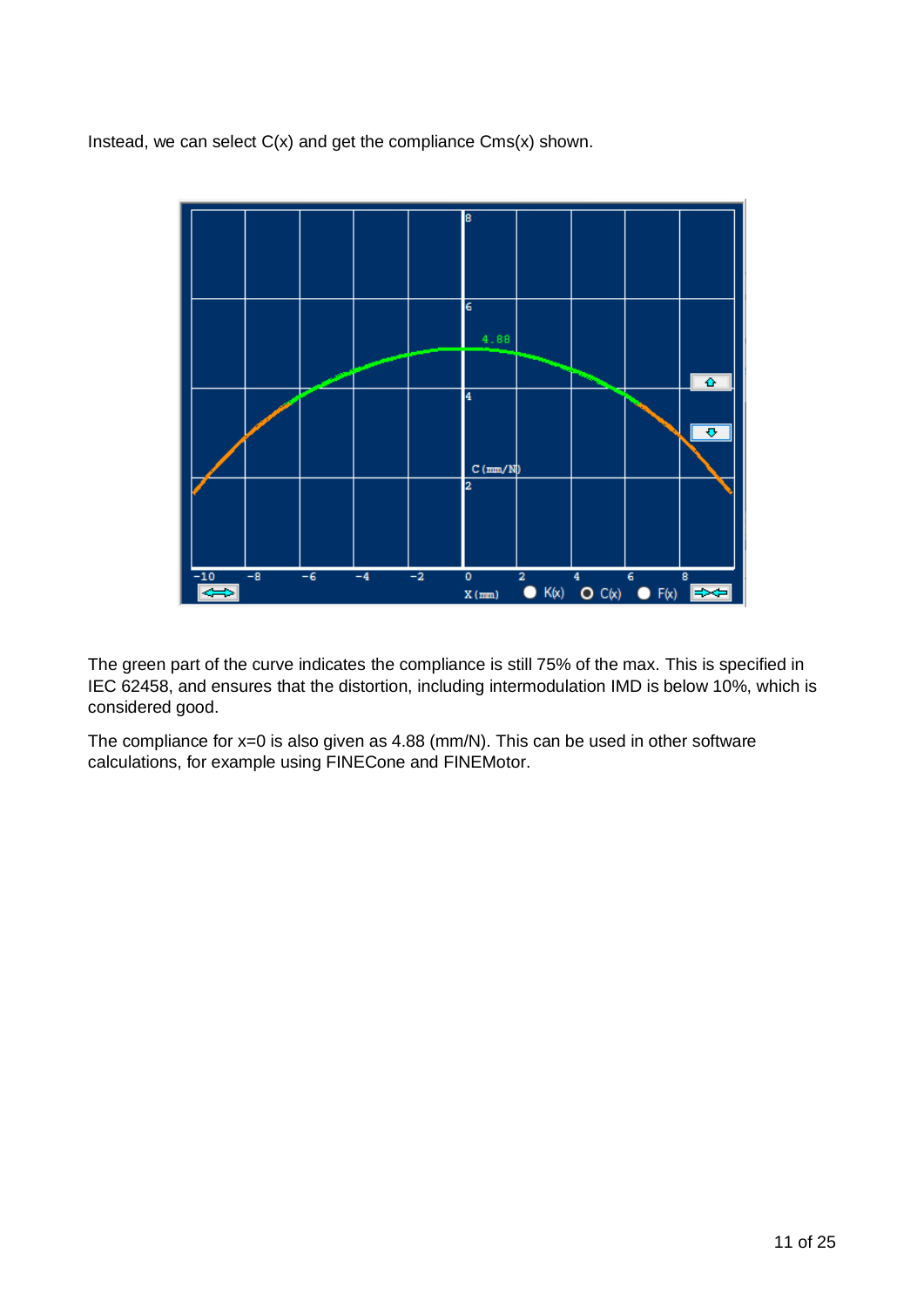#### <span id="page-11-0"></span>3.2 Import BL(x) curve for comparison

In addition, you can load a BL(x) curve for comparison in the last line. The BL(x) curve can be exported as a text file from FINEMotor. For x-values where BL is below 82% of max. (red part of BLx), a higher stiffness is required to control the moving cone and Voice Coil.

Therefore, it is recommended that the spider Kms should increase significantly from minimum to provide good mechanical control when BL is <82% of maximum.

The results are displayed in a stack of curves, so that the latest curve is on top, and the previous shift down, shown in a new color.

In this example we have made a couple of steps, which are all displayed below, see picture. For clarity you can deselect any of the curves by removing the [**v**].

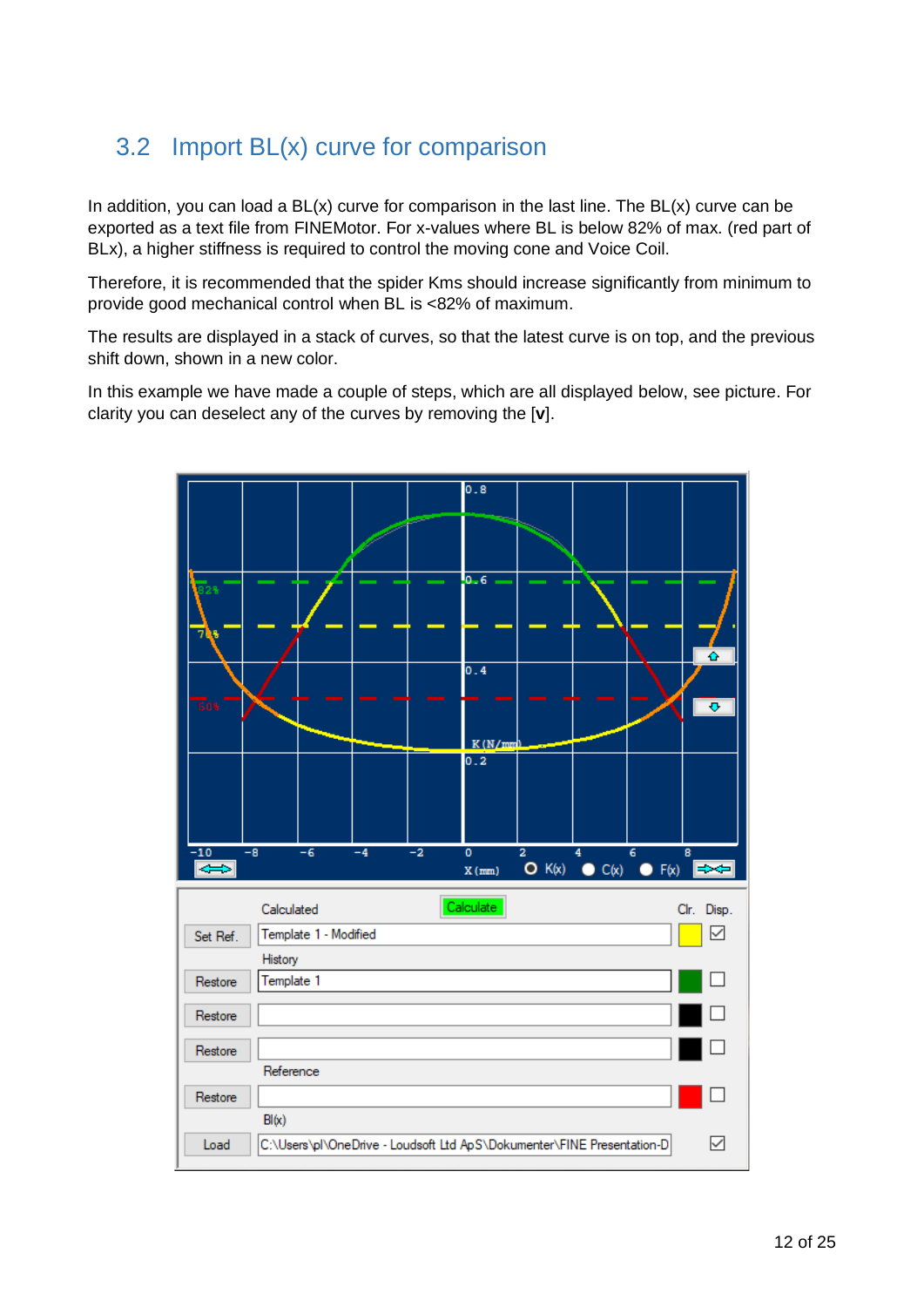#### <span id="page-12-0"></span>3.3 Spider Type 5 – Design Example 2

In this example we want to design a spider. Select the flat spider Template 4 from the File menu.



Our frame has a spider landing area (flange) which is close to 61mm, so we can use the default 61 and 66mm OD. Choosing 5mm (instead of 5.2) between waves gives a nice spider profile. (see next picture).

*Note that the number of waves will auto-update when dimensions are changed!*

| Problem Setup                                            |                                                                                                      |  |                     |  |  |  |  |
|----------------------------------------------------------|------------------------------------------------------------------------------------------------------|--|---------------------|--|--|--|--|
| Units                                                    |                                                                                                      |  | Millimeter          |  |  |  |  |
| Tolerance                                                |                                                                                                      |  | 0.0001              |  |  |  |  |
| Maximum Strain (%)                                       |                                                                                                      |  |                     |  |  |  |  |
| Solver                                                   |                                                                                                      |  | use fast solver     |  |  |  |  |
| Material                                                 | <b>KM Fabric BIMAX</b>                                                                               |  |                     |  |  |  |  |
| Young's Mod                                              | <b>Typical Fabric</b>                                                                                |  | KM Rubber 2006 S 50 |  |  |  |  |
| KM Rubber 2007 S 60<br>Poisson's Rat KM Rubber 4005 S 70 |                                                                                                      |  |                     |  |  |  |  |
|                                                          | KM Fabric BIMAX<br><b>KM Fabric KFR</b><br>Peak Force (ICONEX Fabric<br>NBR Rubber<br>User specified |  |                     |  |  |  |  |
| Cancel<br>Ok                                             |                                                                                                      |  |                     |  |  |  |  |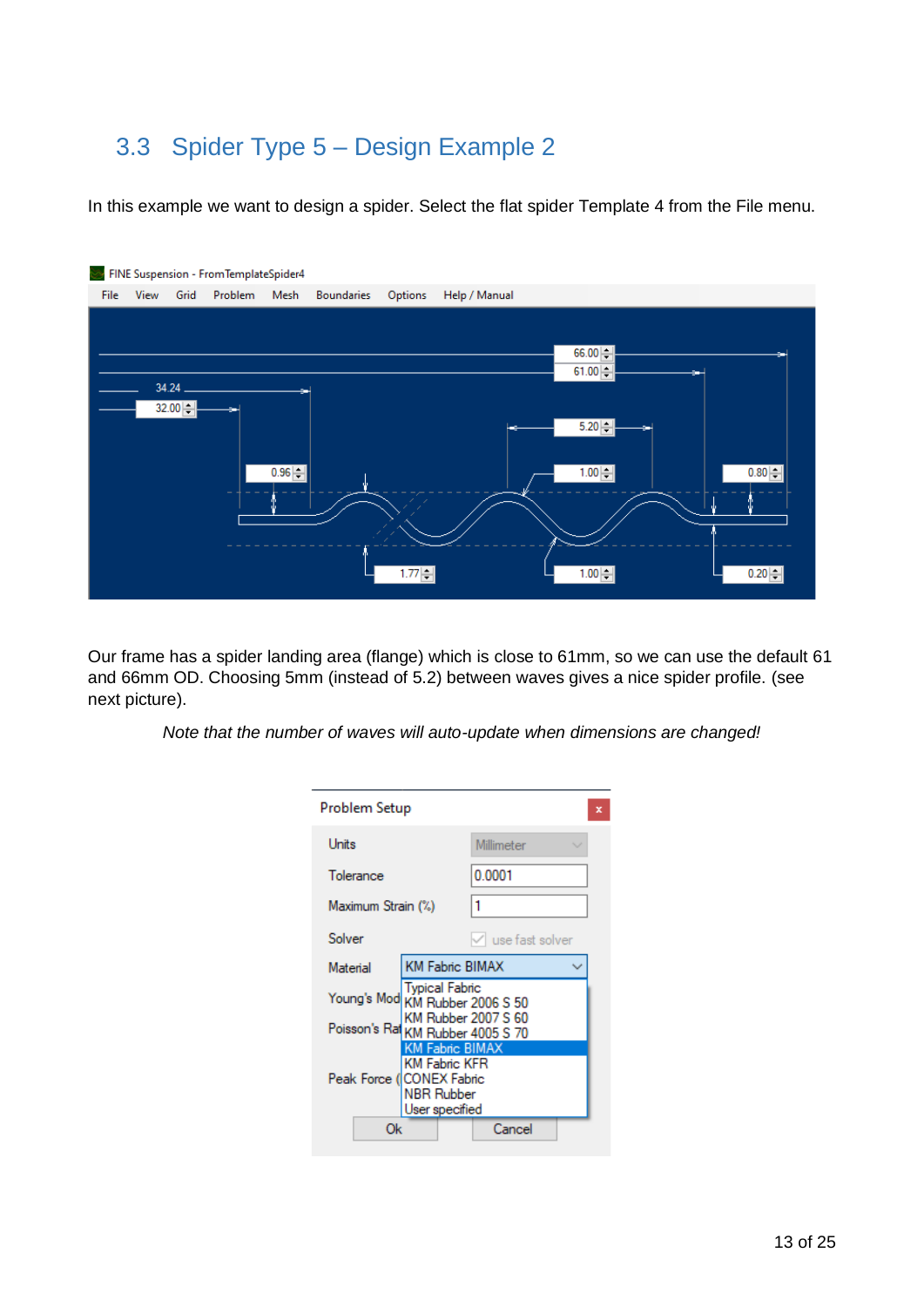We will choose the strong BIMAX 120 material from KM (Kurt Muller) for this spider. This material is typically 80 MPA (Stiffness/Young's Modulus).

Let us set the Peak Force =  $2$  N. This is defined as  $F = BL^*i$ .



The inner flange is set as ID (green). This means that it should be fully covered by stiff glue. (You can also point at additional small segments if you want them included, covered by glue (=stiff). The inner flange can include a bend fitting the Voice Coil. But if it is covered by stiff glue, you will see no difference in these calculations.

The outer flange will be glued to the frame and was selected in red (Set OD).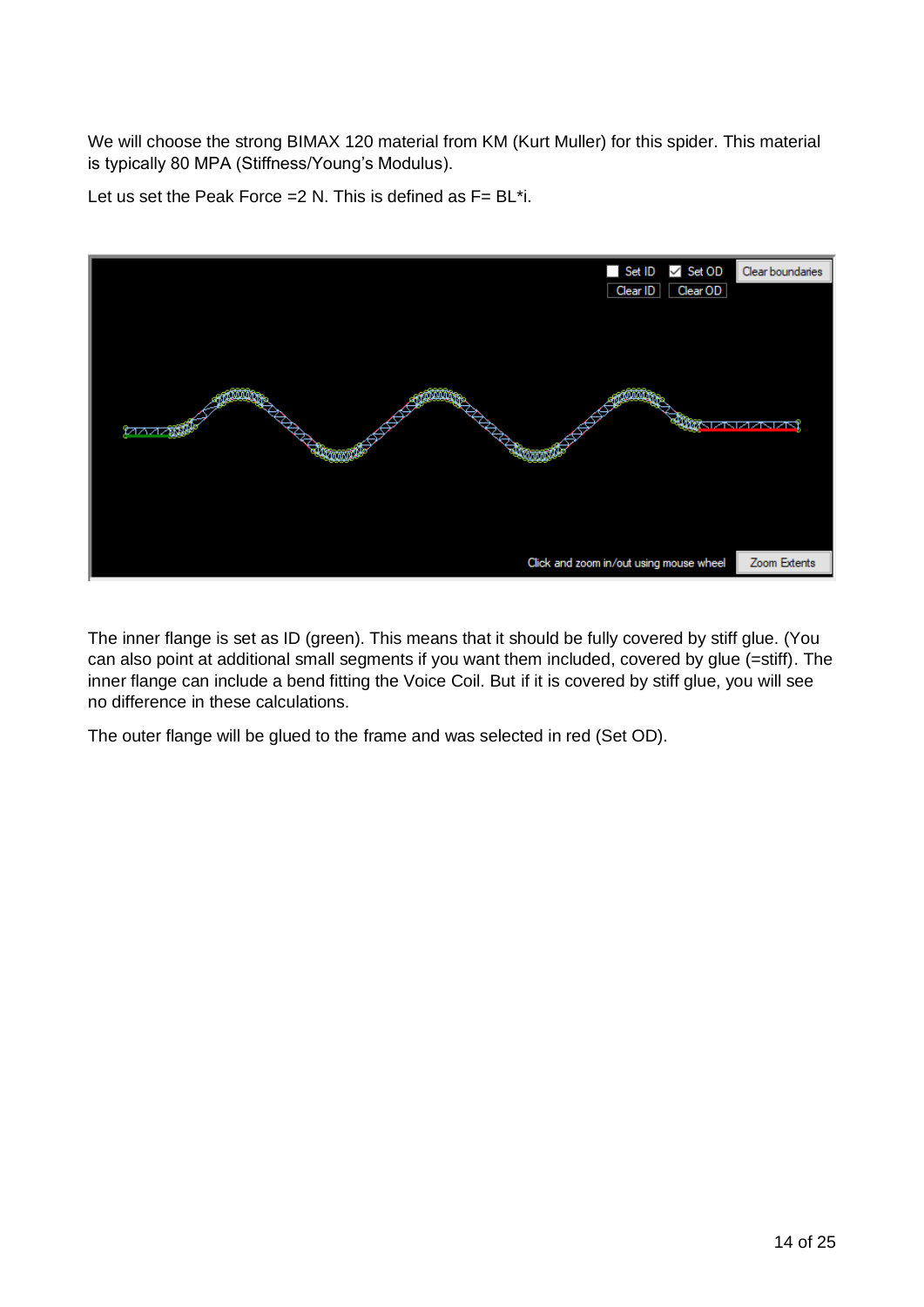

The calculated Stiffness curve K(x) is nicely U-shaped, but not fully symmetrical (i.e. the mirror curve - - - - does not overlap the main curve).

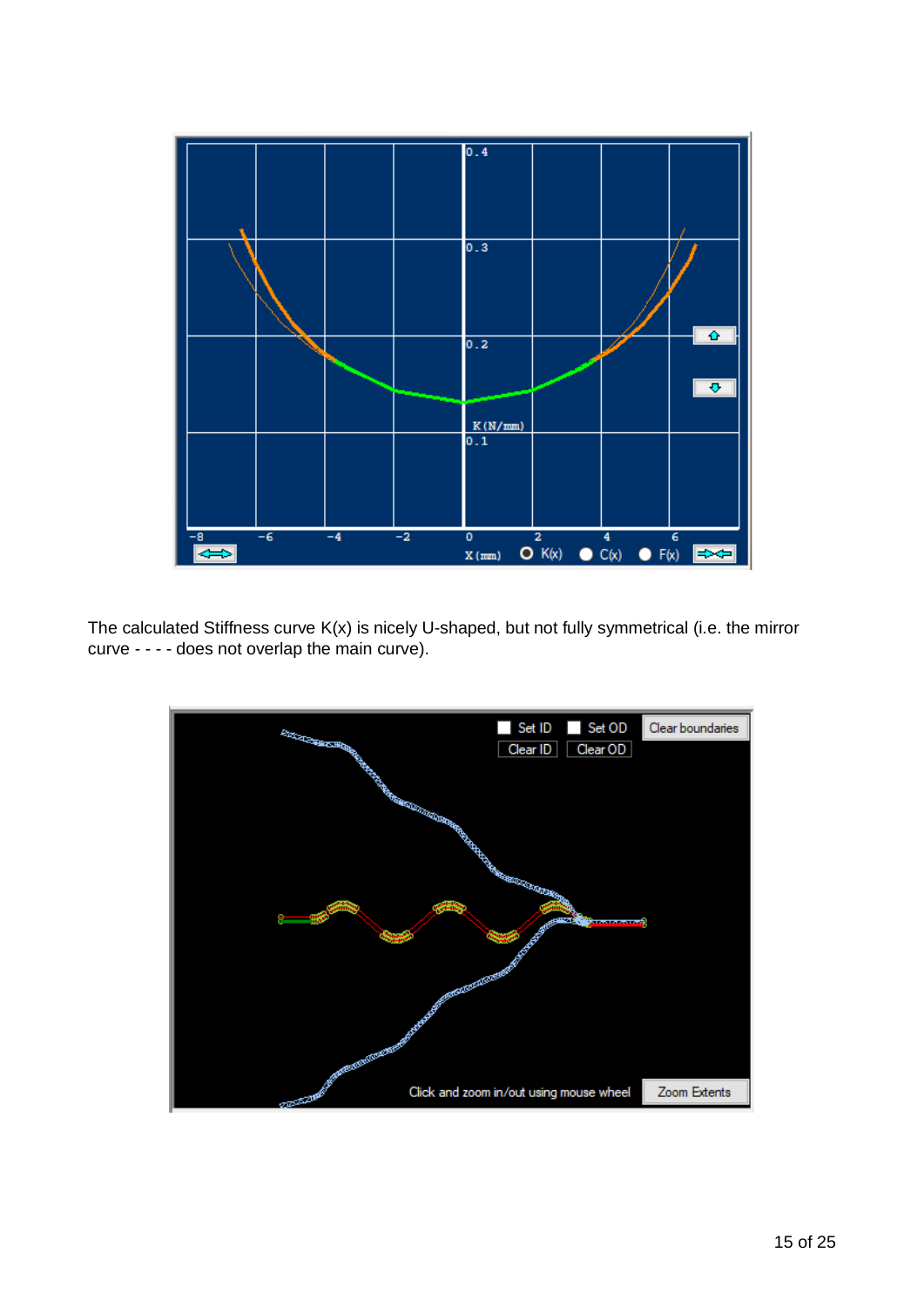The excursion in the negative direction (down) is less than the positive. The max up and down movements are shown in the picture below.



If we move the inner flange up, we can increase the downward excursion.

The distance from the flange up the the top wave is 0.96mm. But adjusting this to 0.86mm increasing the bottom roll radius to 1.20, we get the next calculated  $K(x)$  curve:



The new K(x) curve is fully symmetric, which ensures no DC-offset and low (intermodulation-) distortion. This curve means that this spider will stiffen up after appr. +/- 4 mm excursion.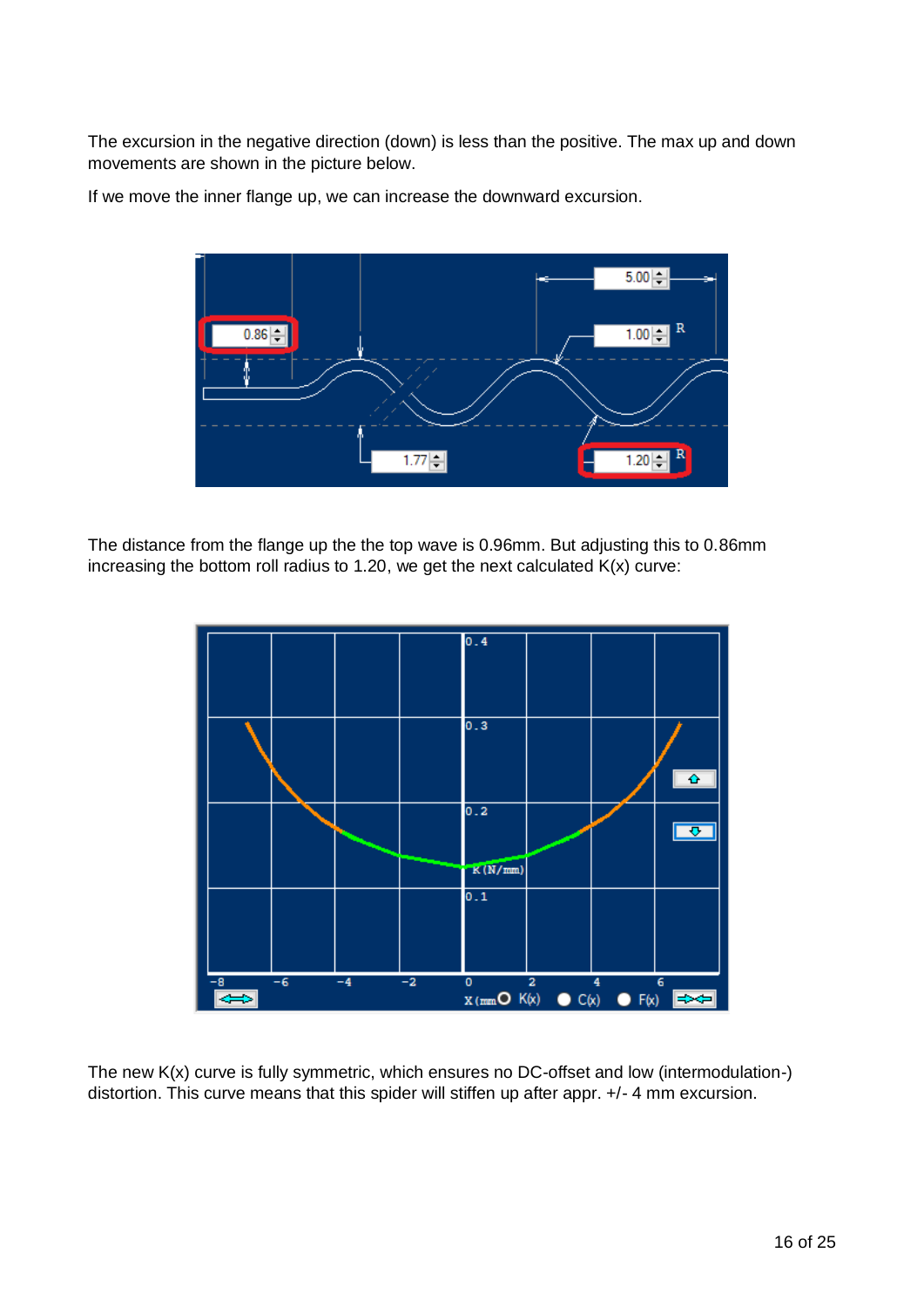

Instead of  $K(x)$  the calculated result can be shown as  $Cms(x)$ : Cms for  $X=0$  is 8.03 mm/N



The same data can be displayed as Force/Deflection (F/X), which is linear for small deflections, indicated by the light blue line. For larger deflections X, the non-linearity shows both for positive (+X) and negative (-X) deflections.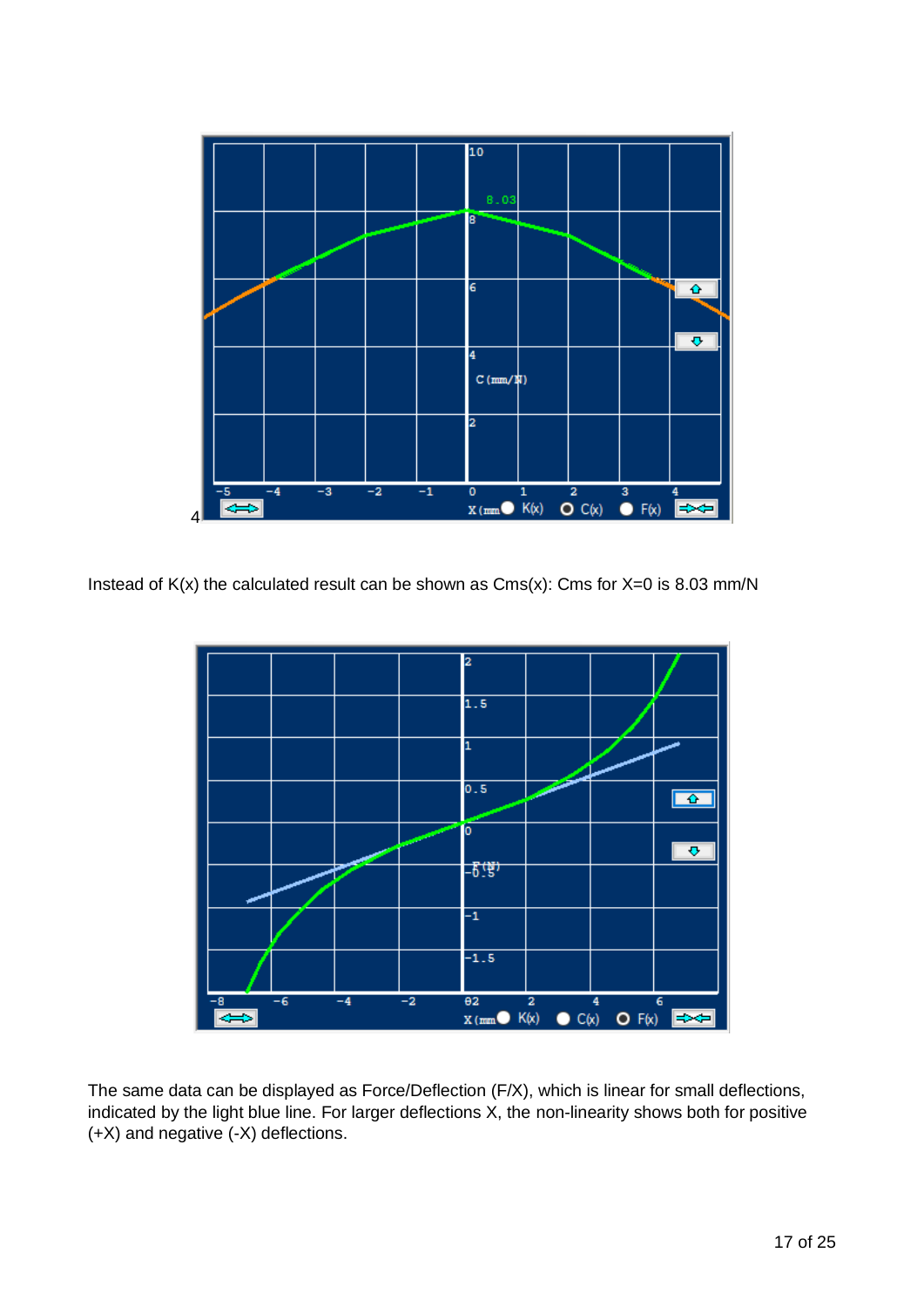### <span id="page-17-0"></span>3.4 Verification with actual spider ZE32/18GZ



The KM spider ZE32/18GZ spider in BIMAX120 has been verified above. The precise clamping/constraint at the VC neck is slightly different, but the compliance Cms is quite close.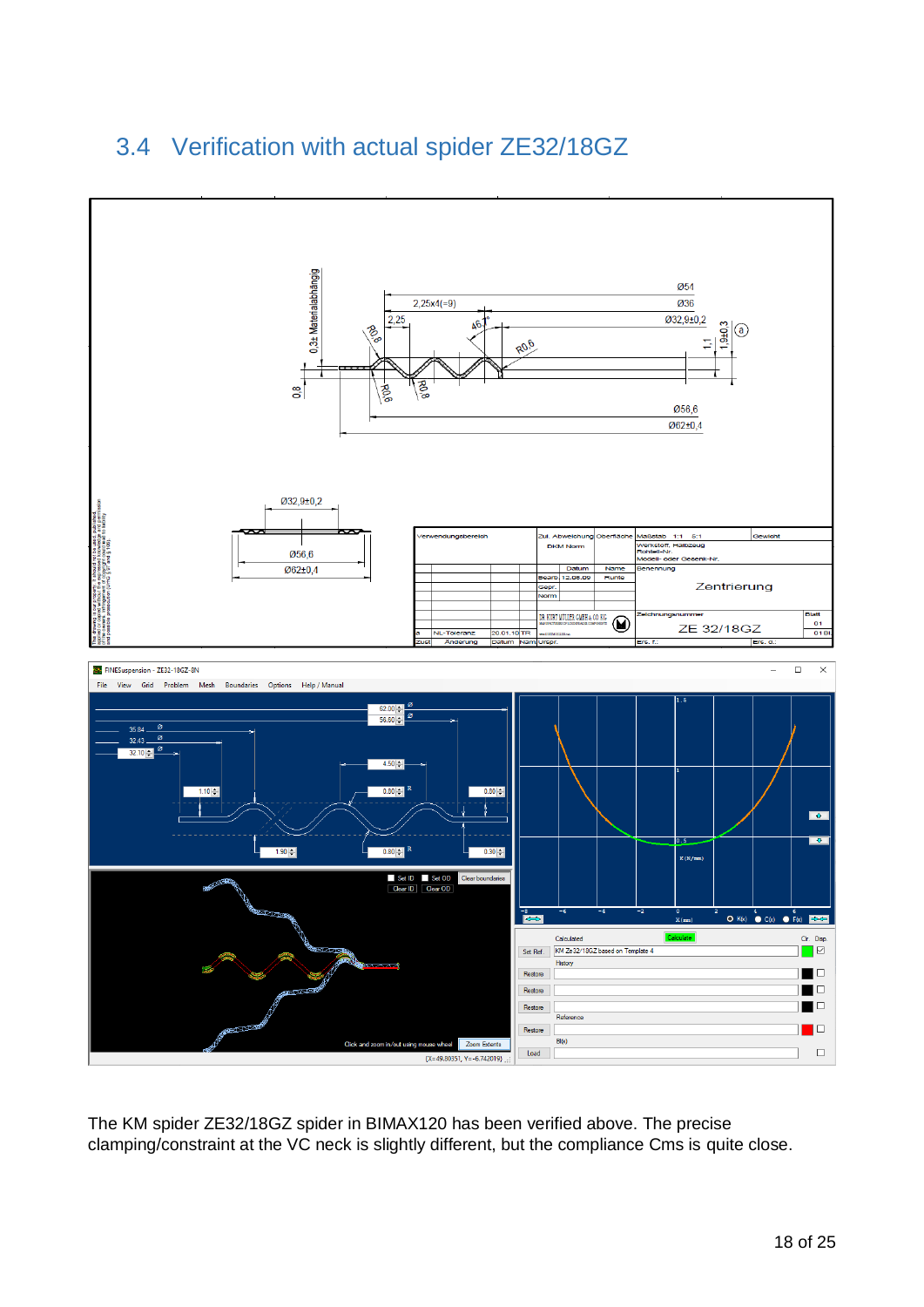

Cms of ZE32/18GZ spider in BIMAX120



The F(X) (Hysteresis) of ZE32/18GZ spider in BIMAX120 is very similar to the measured curve, but with slightly lower displacement. Often actual spiders show a little less excursion as some materials stiffen up at high forces. Typical rubber surrounds behave more as simulated.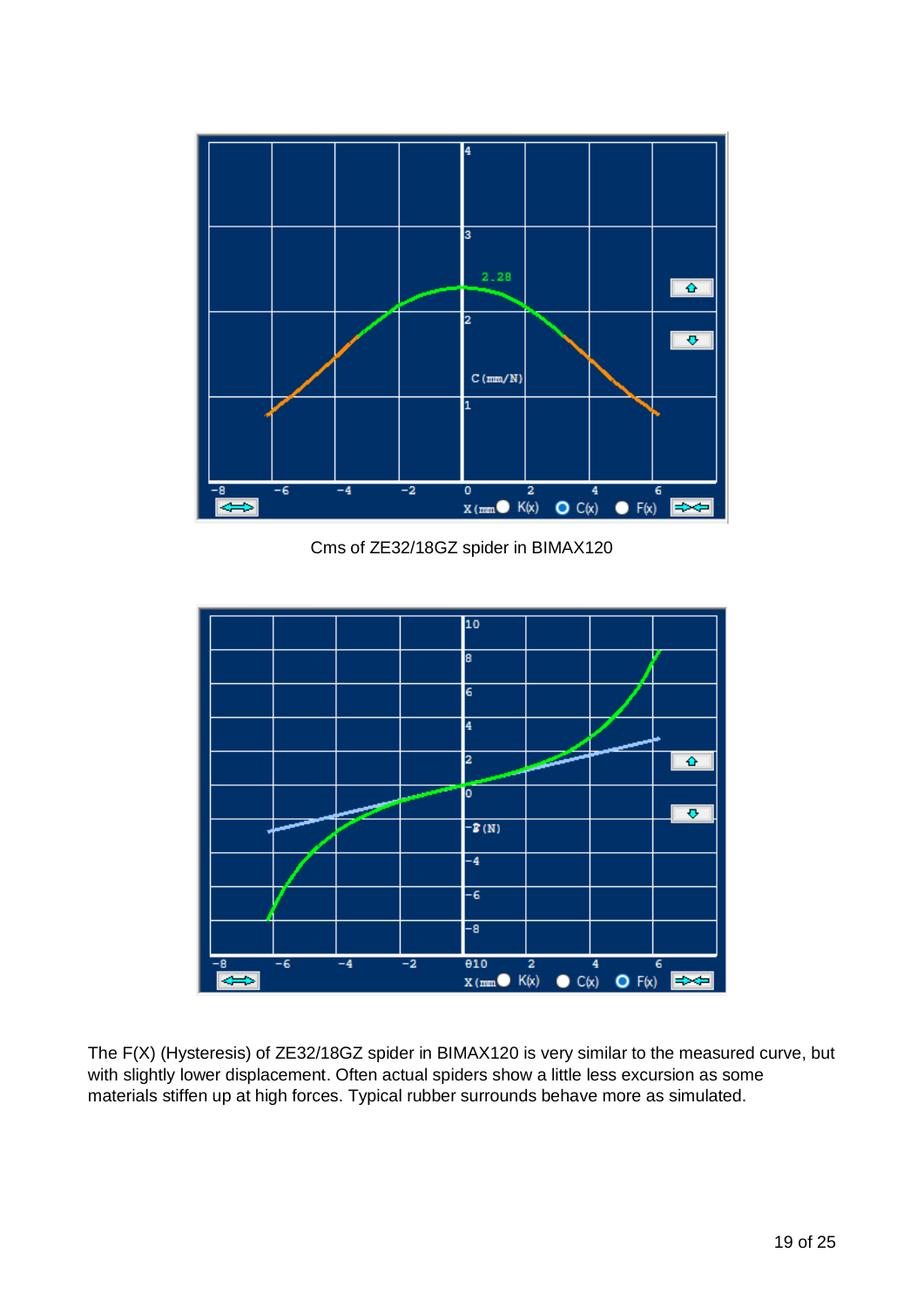#### <span id="page-19-0"></span>3.5 Geometry Input from CAD (DXF)

In case you cannot find a suitable geometry using the templates, you can always make your special geometry as a CAD file, in DXF format. This format has been around for decades and can be created by nearly all CAD programs.





This is an example of a special spider geometry, which cannot be created using the templates. We recommend DraftSight and QCad as good programs for designing DXF files, but most CAD programs can be used. Note that there must be NO overlaps or gaps. Use high accuracy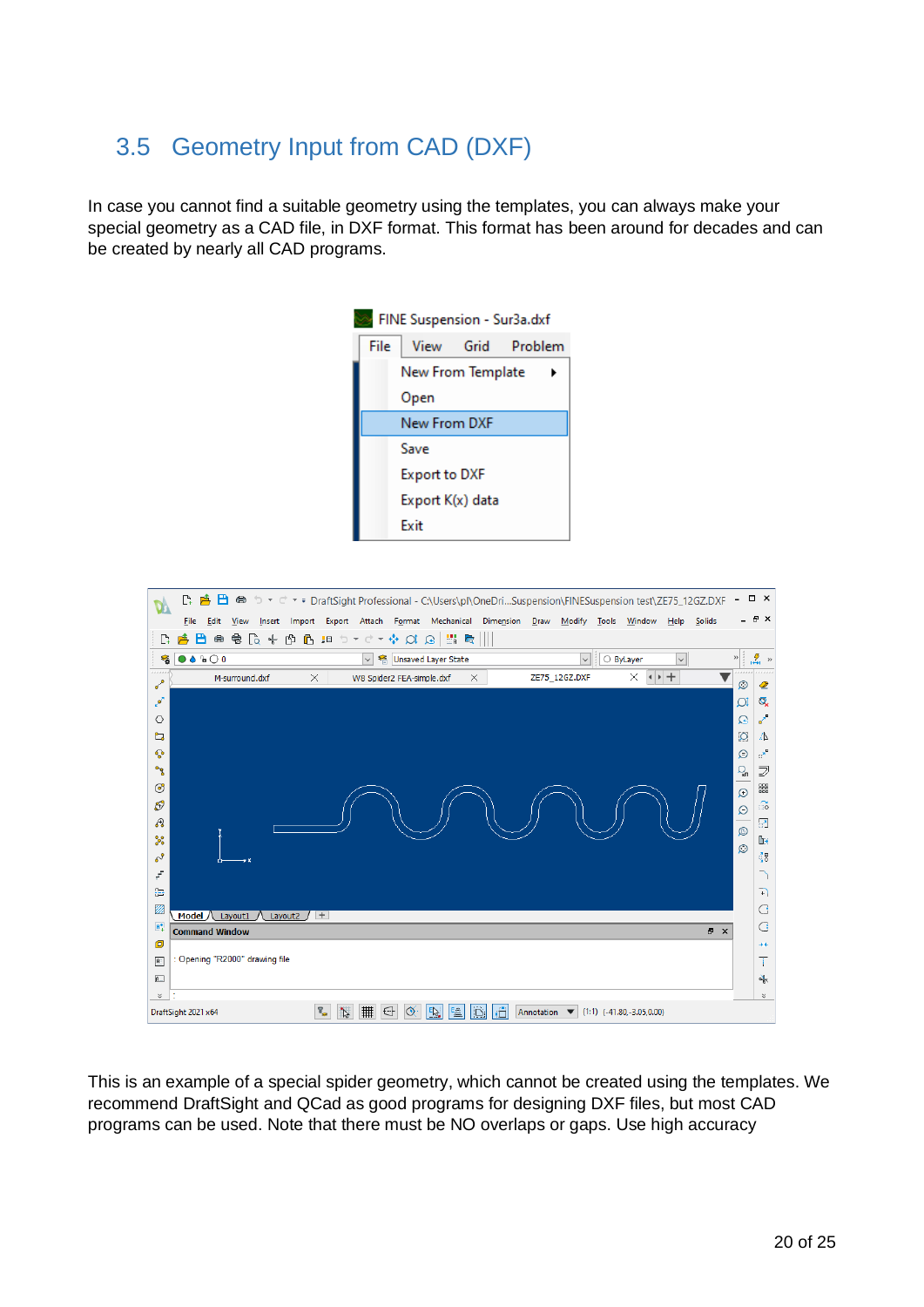(minimum 6 decimals after comma) and draw all in ONE layer (usually 0). DO NOT SHOW DIMENSIONS.

If you only need small changes from a template you can export the current geometry to a DXF file, and then edit it as required, and import it again as a DXF file. This is a convenient method for several changes.

#### <span id="page-20-0"></span>3.2.4 Export Geometry in DXF format



Select this option when you want to get a simple CAD drawing of the simulated model. However, you can also make changes using a CAD system like DraftSight, and then import the changed DXF drawing using the New from DXF option.

If you for example need a vertical neck on you spider, you can export the used geometry and change the neck and continue using the New from DXF option.

*Please note that the spider neck and other elements, which are selected as ID (in green color), are constrained, meaning that these elements are not allowed to bend. Therefore, it may be adequate simulating a flat neck, even if you plan to use an almost vertical neck.*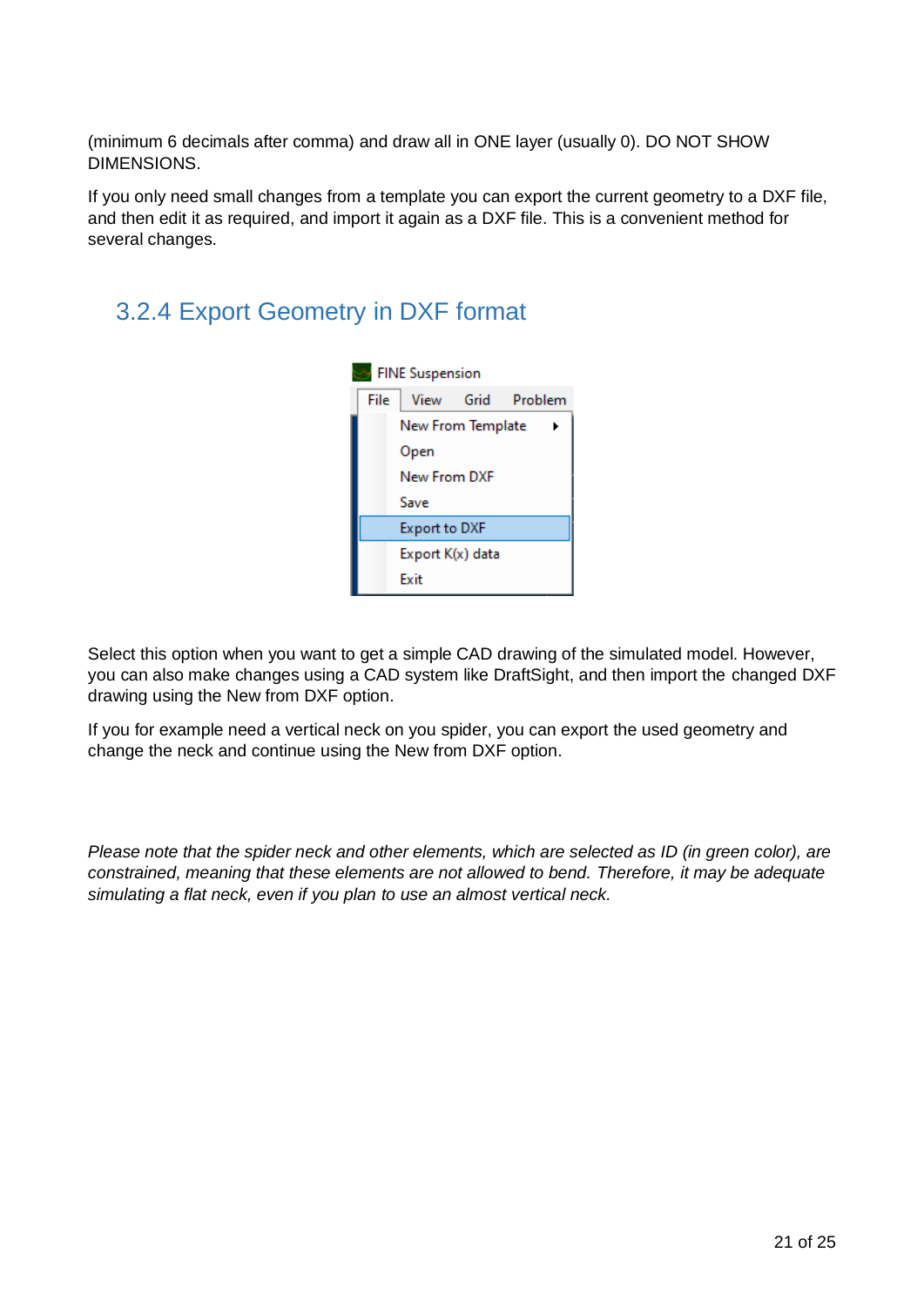### <span id="page-21-0"></span>3.6 Compliance Cms(x)

The default K(x) curves are very useful, but you can also display the same data as compliance Cms(x).



#### <span id="page-21-1"></span>3.7 Force / Deflection

Another way to display the non-linearity is the Force/Deflection curve F(x). The initial ~linear part is shown as the asymptote (Light blue).

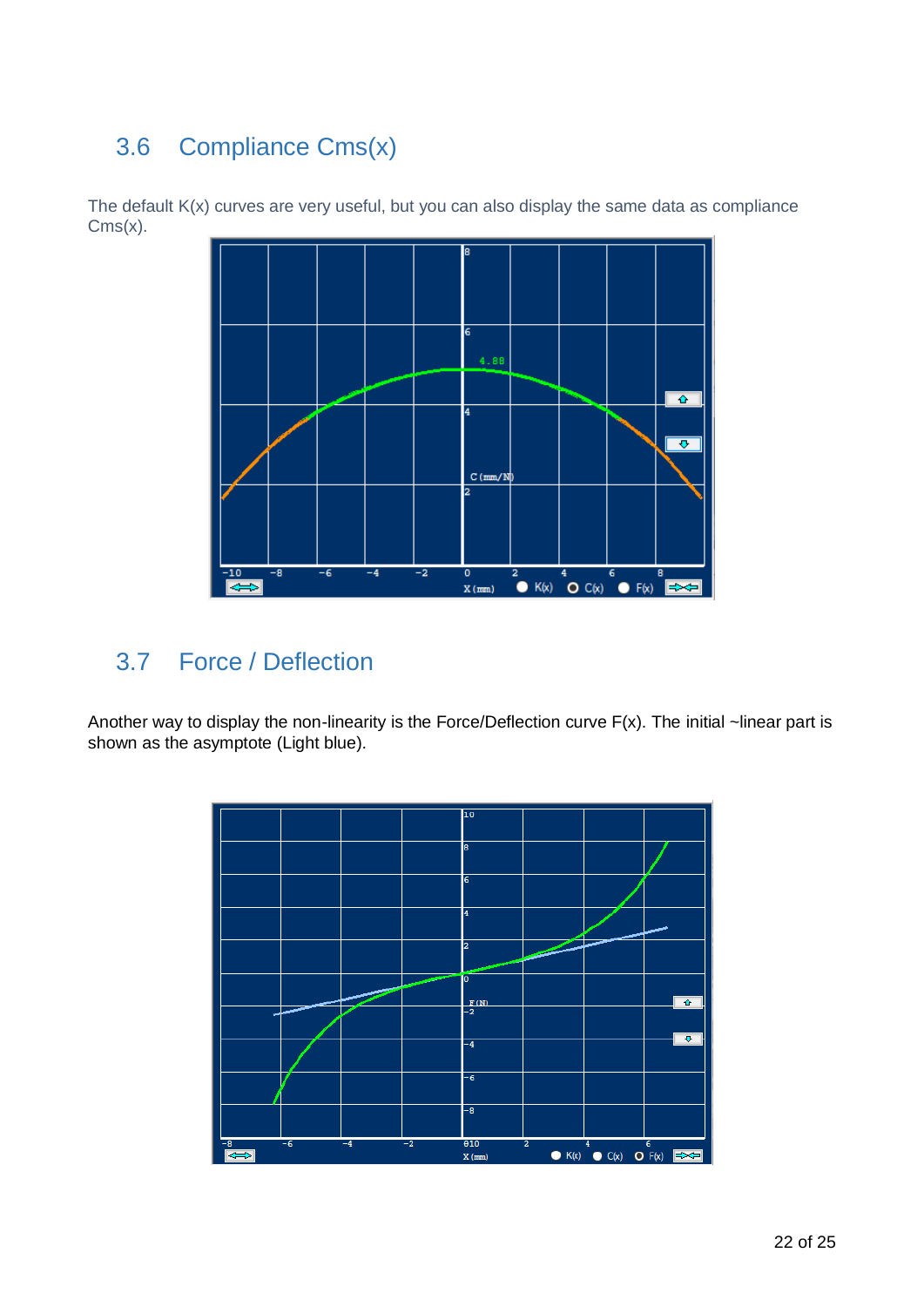### <span id="page-22-0"></span>3.8 Export K(x) data



You can export all the curves (including K(x)) as data to Excel in \*.CSV format. This will allow you to include the data in reports or other calculations.

#### 3.9 Display Options

<span id="page-22-1"></span>

Clicking Zoom Extents will display the geometry with minimum and maximum excursion.

*Note that you can click in one point and zoom up/down using the mouse wheel from exactly that point.*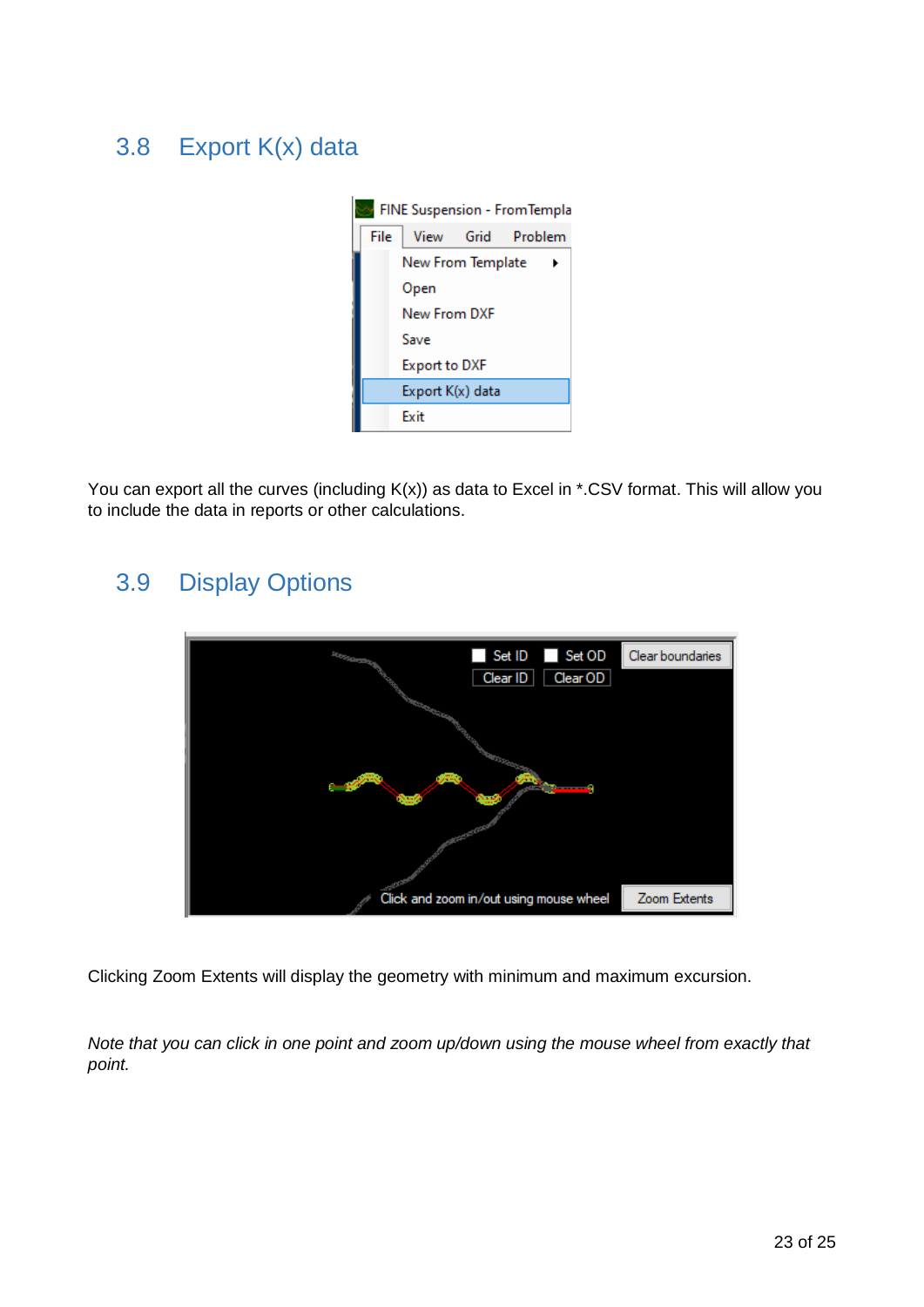#### <span id="page-23-0"></span>3.10 Moving Borders

It is possible to change the size of each window by dragging the border lines.



<span id="page-23-1"></span>3.11 Mesh

| Mesh               | <b>Boundaries</b> |  |  |  |  |
|--------------------|-------------------|--|--|--|--|
|                    | New Mesh          |  |  |  |  |
| <b>Refine Mesh</b> |                   |  |  |  |  |

The meshing is automatic, and normally provides very high accuracy. However, you can refine the mesh. Please note that will cause the FEA calculations taking much longer time.